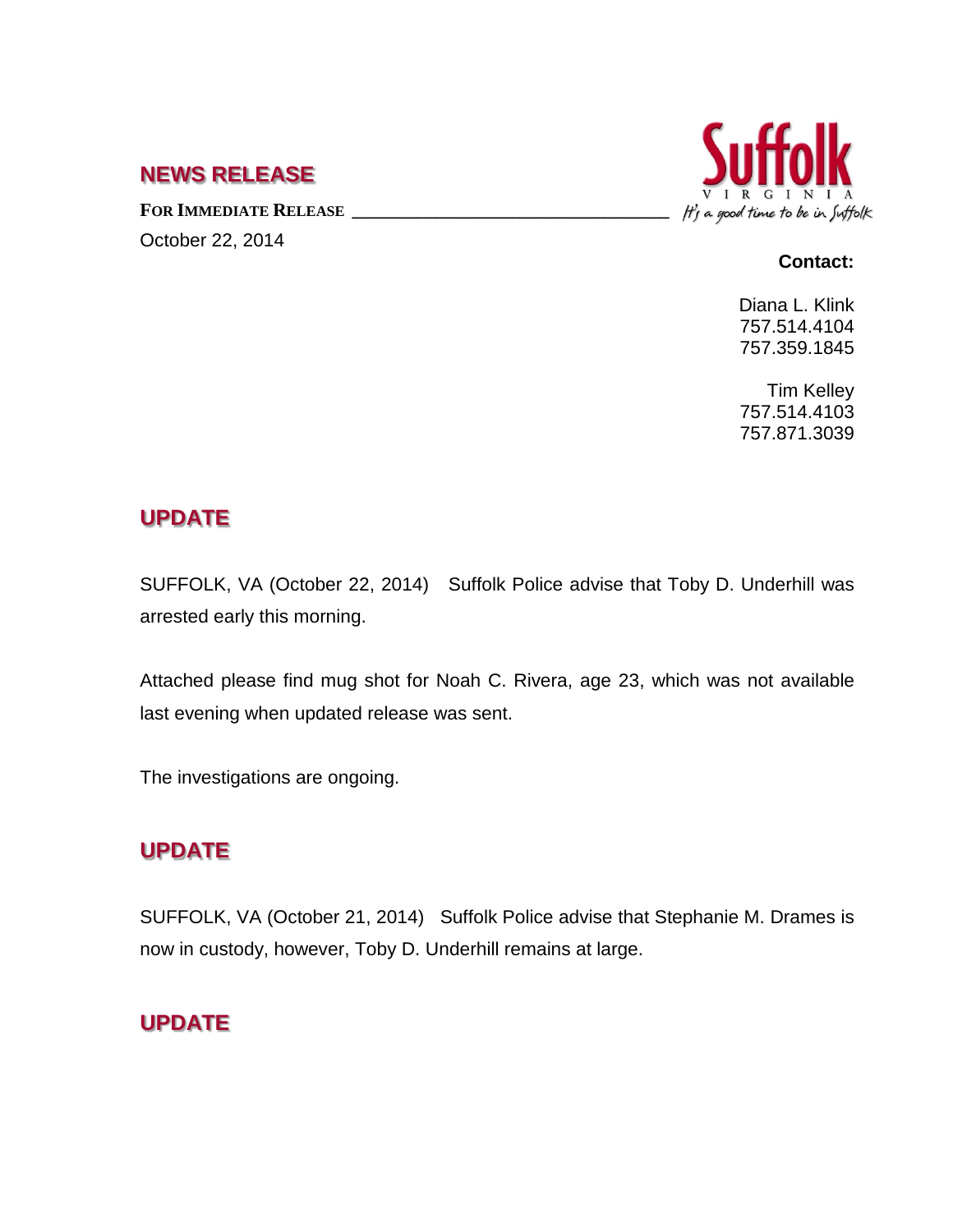SUFFOLK, VA (October 21, 2014) Suffolk Police have made several arrests related to the recent vandalisms and thefts at the Sleepy Hole Golf Course and the Suffolk Youth Athletic Association following intensive investigations into both incidents.

The incidents at the Suffolk Youth Athletic Association, located in the 500 block of Kings Fork Road, occurred on October 15, 2014.

Following their intensive investigation it was found that the same suspects were involved in both incidents, as well as several other similar incidents in Isle of Wight County over the last two weeks.

The following suspects have been arrested and are currently being held without bond at Western Tidewater Regional Jail:

- Blane S. Washington, Jr., age 24, of Suffolk, charged with 3 counts of Burglary, 3 counts of Grand Larceny, 3 counts of Vandalism, 3 counts of Conspiracy to Commit Grand Larceny and 3 counts of Conspiracy to Commit Burglary.
- Aaron M. Underhill, age 25, of Suffolk, charged with 2 counts of Burglary, 2 counts of Grand Larceny, 2 counts of Vandalism, 2 counts of Conspiracy to Commit Grand Larceny, and 2 counts of Conspiracy to Commit Burglary.
- Noah C. Rivera, age 23, of Suffolk, charged with 3 counts of Burglary, 3 counts of Grand Larceny, 3 counts of Vandalism, 3 counts of Conspiracy to Commit Larceny, and 3 counts of Conspiracy to Commit Burglary.

Warrants are also on file for the following suspects, and Suffolk Police are asking for the public's assistance in locating these individuals: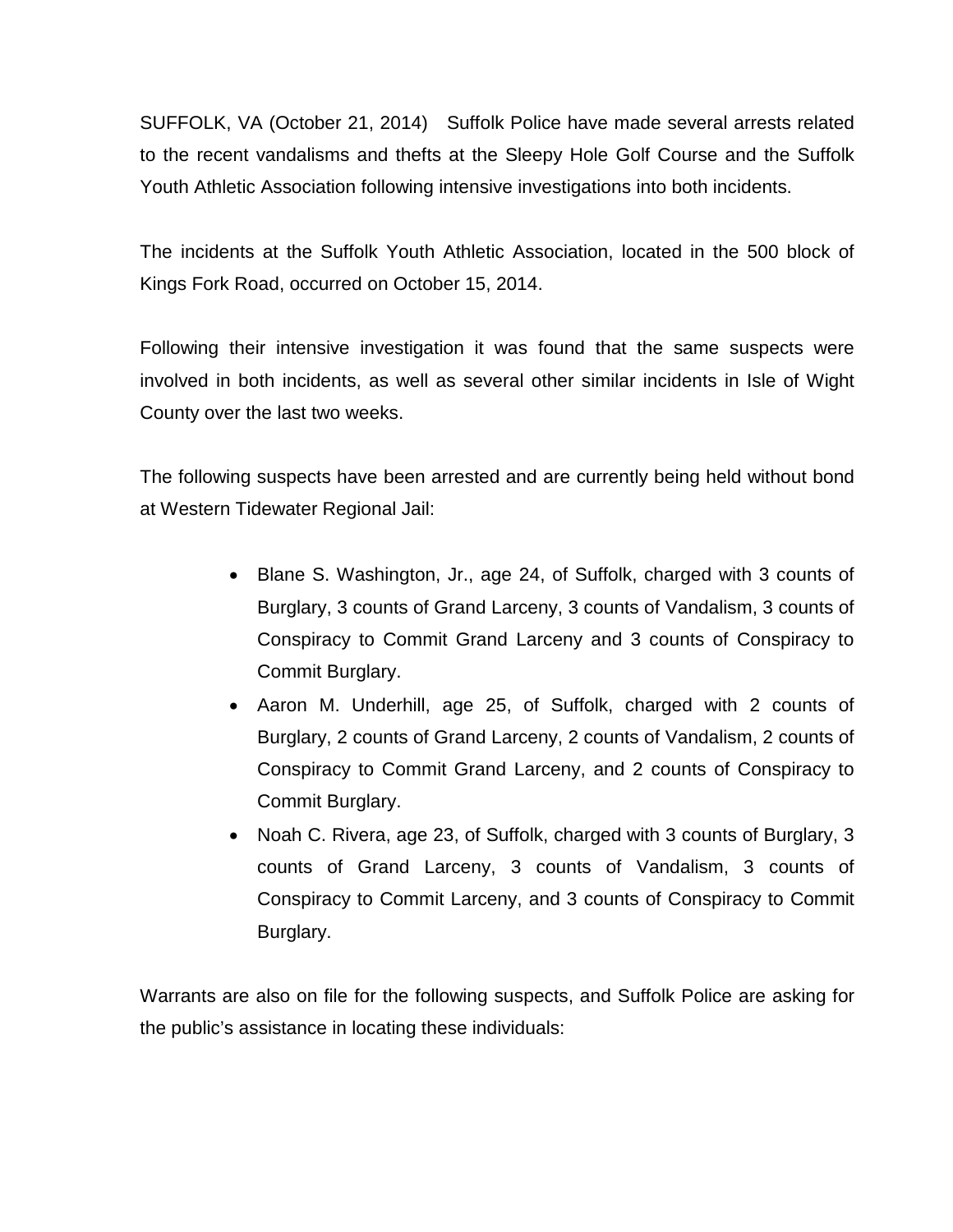- Stephanie M. Drames, age 32, of Ivor, on 3 counts of Burglary, 3 counts of Grand Larceny, 3 counts of Vandalism, 3 counts of Conspiracy to Commit Grand Larceny, and 3 counts of Conspiracy to Commit Burglary.
- Toby D. Underhill, age 29, of Suffolk, on 3 counts of Burglary, 3 counts of Grand Larceny, 3 counts of Vandalism, 3 counts of Conspiracy to Commit Grand Larceny, and 3 counts of Conspiracy to Commit Burglary.

Anyone with information is asked to contact Crime Line at 1-888-Lock-U-Up. When calling Crime Line, callers do not have to give their names or appear in court. Citizens can also utilize TipSoft to anonymously submit crime-related tips through the Web, a text message, or from any Android or iPhone mobile device with the [TipSubmit mobile app.](http://www.tipsoft.com/index.asp?P=TipSubmitMobile) Tips can be submitted by visiting [www.tipsubmit.com,](http://www.tipsubmit.com/) or by texting the word "**CRIMES**" (**274637**) with the keyword **SPDVATIP**. TipSoft also supports users' ability to submit videos or photos using the TipSoft mobile app. If information leads to an arrest, the caller or "tipster" could qualify for a reward of up to \$1,000.

Suffolk Detectives secured a total of 70 warrants for the arrest of these suspects with additional warrants pending in both jurisdictions. The investigations are ongoing.

#### **UPDATE**

SUFFOLK, VA (October 17, 2014) Suffolk Police are seeking the public's assistance as the investigation into the extensive vandalism at the Sleepy Hole Golf Course continues.

On Tuesday, October 14, 2014 at approximately 6:50 a.m. Emergency Communications received a call from staff at the Sleepy Hole Golf Course, located at 4700 Sleepy Hole Road, about extensive damage done to the facilities. The offenders forced entry into the golf cart garage and also into the Pro Shop. The offenders removed a large portion of the golf carts and crashed them into each other as well as damaging light poles, landscaping and other items.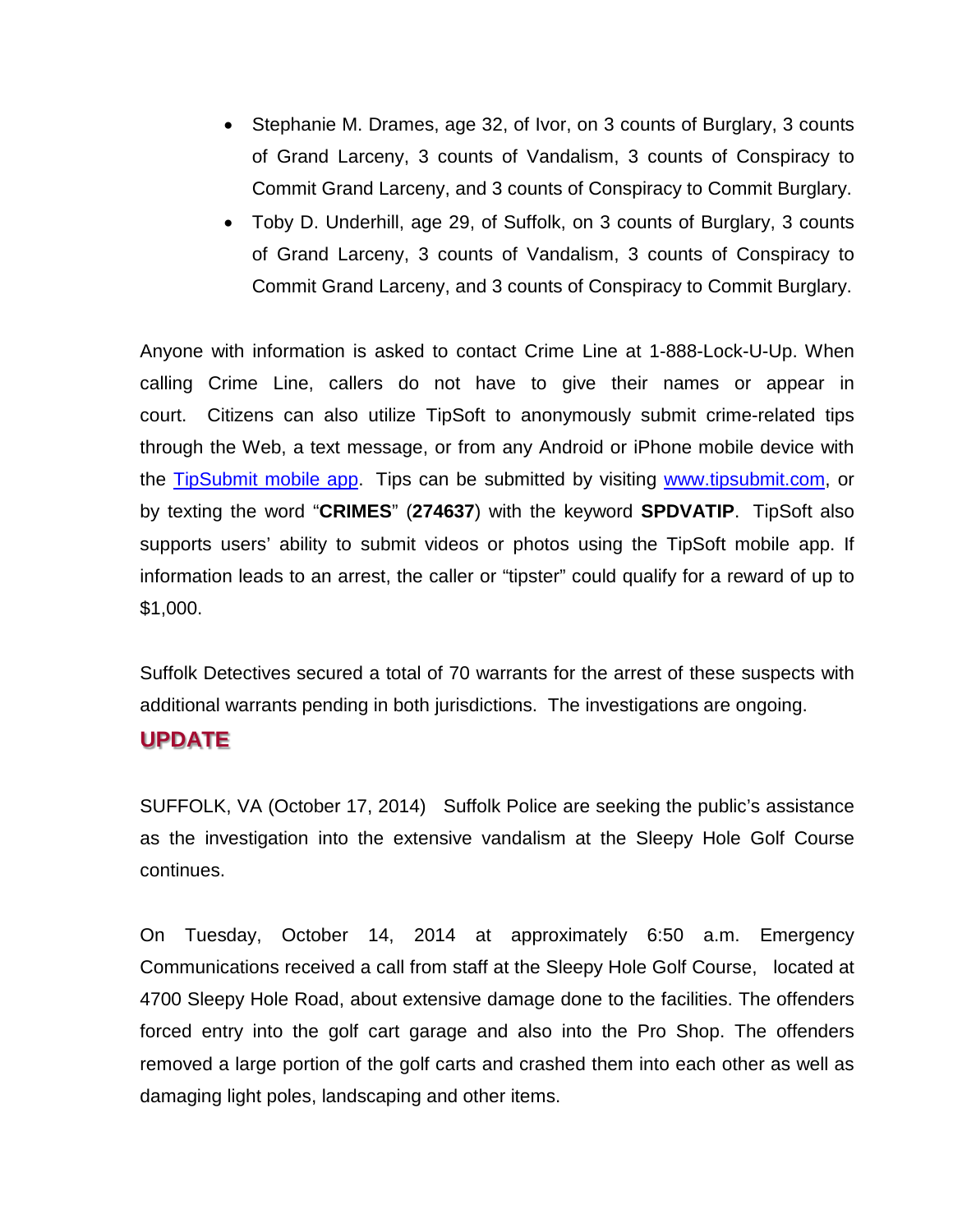The offenders damaged numerous items inside the Pro Shop and kitchen of the business. A vehicle that is believed to be involved, a 4-door Ford Explorer, was captured on video.

The business is still assessing damages but it is believed that the offenders in this case caused in excess of \$100,000 in damages to the property. Also attached are photographs of some of the damage done to the interior of the business.

Anyone with information is asked to contact Crime Line at 1-888-Lock-U-Up. When calling Crime Line, callers do not have to give their names or appear in court. Citizens can also utilize TipSoft to anonymously submit crime-related tips through the Web, a text message, or from any Android or iPhone mobile device with the [TipSubmit mobile app.](http://www.tipsoft.com/index.asp?P=TipSubmitMobile) Tips can be submitted by visiting [www.tipsubmit.com,](http://www.tipsubmit.com/) or by texting the word "**CRIMES**" (**274637**) with the keyword **SPDVATIP**. TipSoft also supports users' ability to submit videos or photos using the TipSoft mobile app. If information leads to an arrest, the caller or "tipster" could qualify for a reward of up to \$1,000.

#### **POLICE SEEK PUBLIC'S ASSISTANCE IN VANDALISM AT LOCAL GOLF COURSE**

SUFFOLK, VA (October 14, 2014) Suffolk Police are seeking the public's assistance in identifying a vehicle that is possibly involved with extensive damage to property in the Northern End section of the city.

The vandalism occurred at the Sleepy Hole Golf Course, located in the 4700 block of Sleepy Hole Road, during the early morning hours on Tuesday, October 14, 2014. Police are looking for a light colored Ford Explorer, possibly a 2006 or later model, believed to be in the area during the time the vandalism occurred.